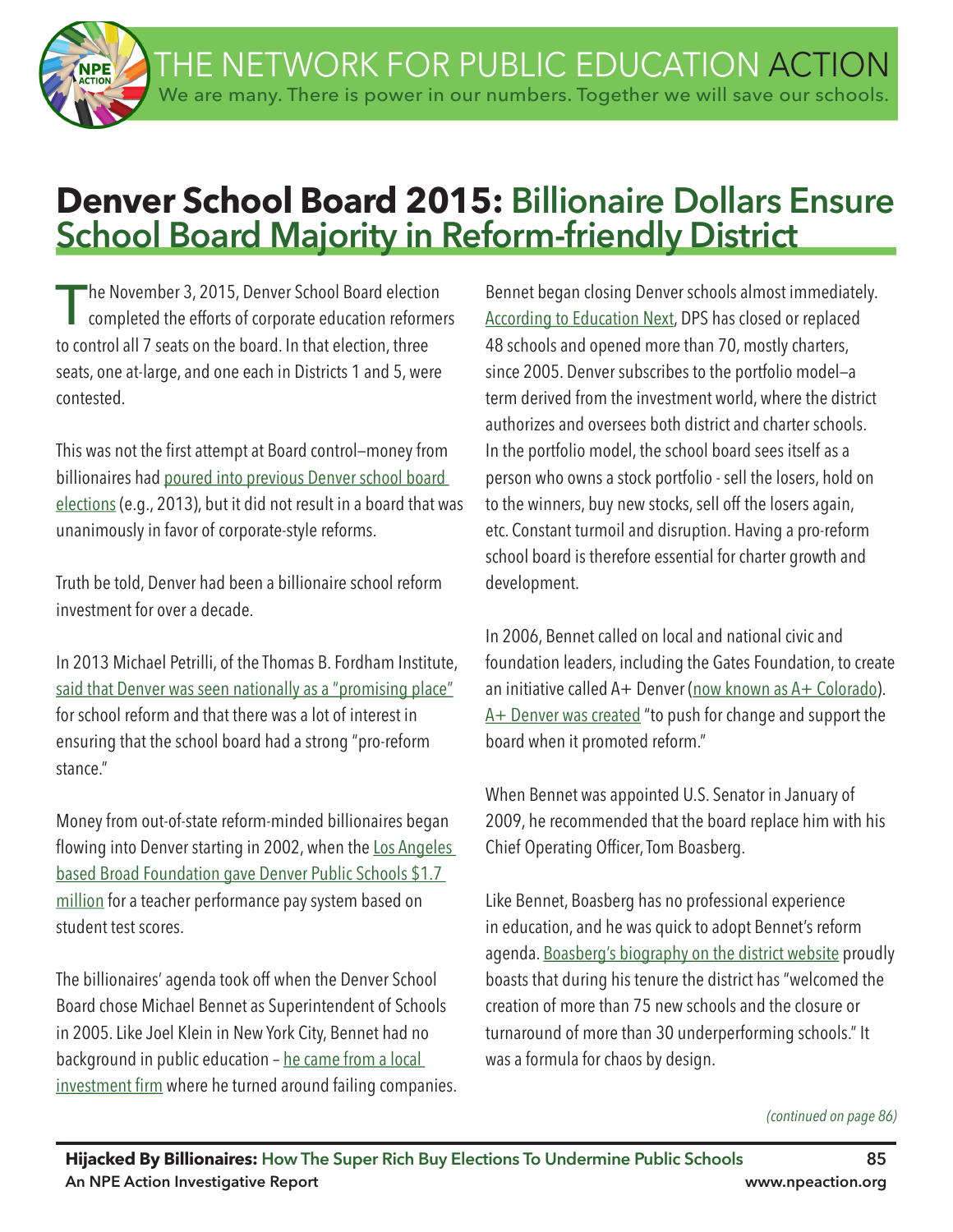#### *(continued from page 85)*

The 2015 election was key to giving a green light for even more "reform." That election pitted corporate reform candidates against candidates who, while supportive of many corporate school reforms, were not absolute in their allegiance to the Bennet/Boasberg agenda.

The contest for the District 5 seat was between Lisa Flores, who supported the billionaires' reform agenda without reservation, and Michael Kiley, who supported some reforms such as teacher pay-for-performance but wanted some restrictions on where charters could open. Kiley supported the establishment of charter schools in vacated buildings only.

For the at-large and District 1 seats, incumbents Happy Haynes and Ann Rowe were running for re-election; both Haynes and Rowe supported teacher pay-for-performance, school enrollment zones, and providing facilities for charter schools without reservation.

In an effort to both unseat Haynes and Rowe, and to beat corporate-reform-sponsored District 5 challenger Flores, the Denver Classroom Teachers Association (DCTA) spent a total of \$170,500 in support of Robert Speth, Kristi Butkovich, and Michael Kiley.

Haynes was pitted against Robert Speth for the at-large seat, and Rowe against Kristi Butkovich for the District 1 seat. Speth was a parent of Denver public school children, and an active volunteer in their school. He was a vocal critic of the damaging effects of the privatization movement in Denver, including undemocratic school closures, outsourcing operations of schools to private corporations. He opposed the infuence of the Relay Graduate School of Education in the district, a charter-school sponsored fast-track course of studies based on "no-excuses" teaching practices.

Butkovitch was a third generation DPS graduate, who was an opt-out activist and a founder of a pro-public education group, the Denver Alliance for Public Education. The wife of a retired teacher and administrator, she was also outspoken about her belief that there was a national push to scapegoat teachers for economic problems.

Pro-corporate reform candidates received support from an Independent Expenditure Committee called Raising Colorado. Raising Colorado's contributions for the Denver school board election came entirely from New York-based Education Reform Now Advocacy (ERNA), which is associated with the corporate-reform-promoting nonprofit, Democrats for Education Reform (DFER).

Like the Newark mayoral race that occurred the year before, ERNA, a 501 (c)(4), was funneling money into the Denver race while using its not for profit status to hide donor names.

According to its 2014 990 tax form, ERNA contributed \$465,000 to Raising Colorado and about another \$100,000 to other organizations in the state. In 2015, it added an additional \$375,000. Table 1 below shows the amounts and dates of the four 2015 contributions, a portion of which were used to purchase campaign advertisements for Haynes, Rowe, and Flores (Table 2).

*(continued on page 87)*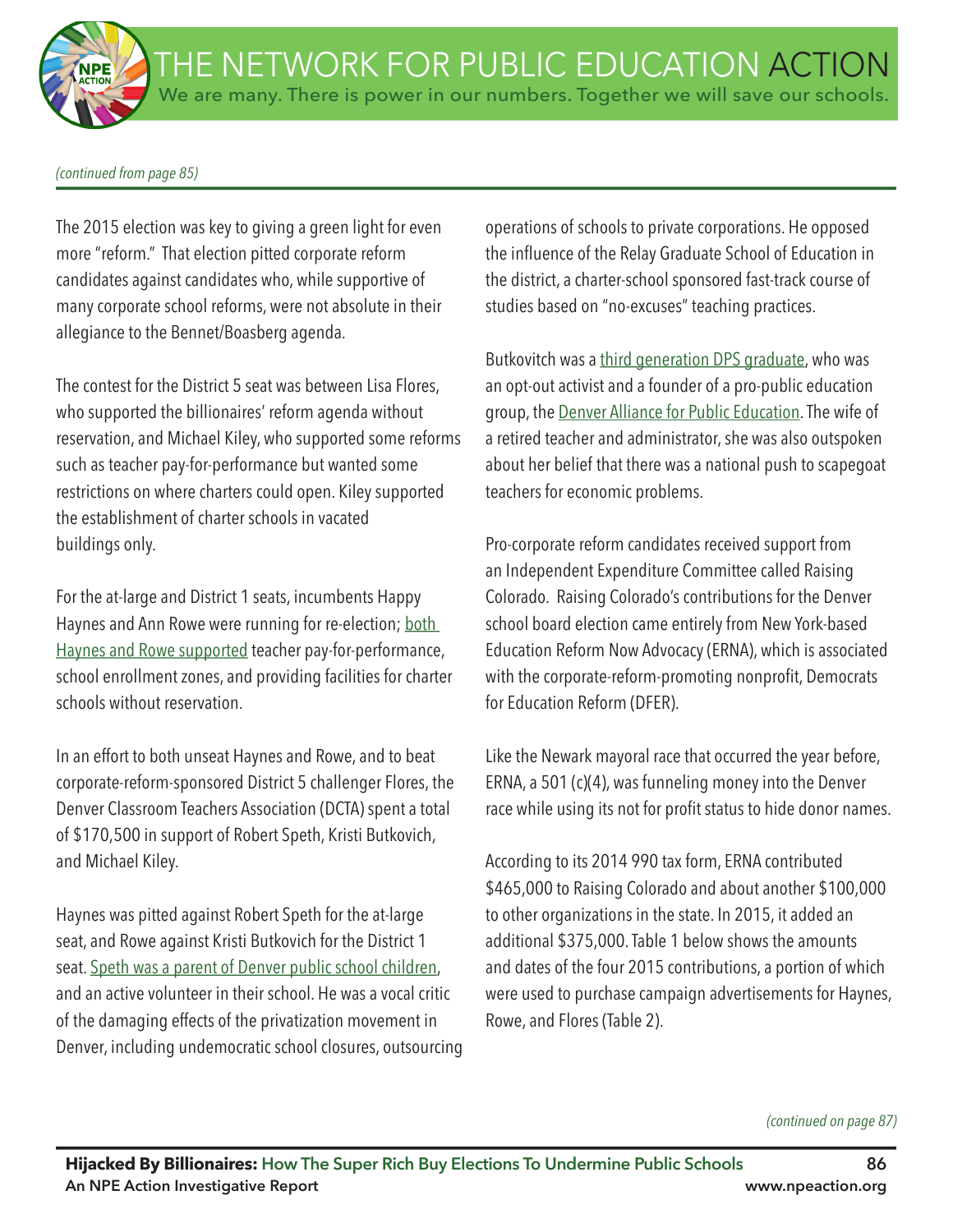*(continued from page 86)*

## **Table 1: Education Reform Now Advocacy contributions to Raising Colorado**

| I CONTRIBUTOR                        | <b>DATE</b>                                          | <b>AMOUNT</b>                                              |
|--------------------------------------|------------------------------------------------------|------------------------------------------------------------|
| <b>Education Reform Now Advocacy</b> | 04/27/2015<br>09/24/2015<br>10/13/2015<br>10/14/2015 | \$100,000.00<br>\$150,000.00<br>\$50,000.00<br>\$75,000.00 |

 *Source: Colorado Secretary of State TRACER (Transparency in Contribution and Expenditure Reporting)*

### **Table 2: Raising Colorado Expenditure Totals for 2015 Denver School Board Candidates**

| <b>CANDIDATE</b>      | <b>DATE</b>                                                                                                                | <b>EXPENDITURE</b>                                                                                                                 |
|-----------------------|----------------------------------------------------------------------------------------------------------------------------|------------------------------------------------------------------------------------------------------------------------------------|
| Allegra "Happy" Hanes | 11/23/2015<br>11/23/2015<br>10/25/2015<br>10/28/2015<br>10/05/2015                                                         | \$11,305.84<br>\$9,746.10<br>\$39,466.96<br>\$15,318.25<br>\$12,457.58                                                             |
| Lisa Flores           | 11/23/2015<br>10/05/2015<br>10/05/2015<br>10/12/2015<br>10/12/2015<br>10/25/2015<br>10/28/2015<br>09/21/2015<br>09/30/2015 | \$3,500.00<br>\$14,277.66<br>\$13,651.80<br>\$13,651.80<br>\$13,651.80<br>\$14,547.00<br>\$14,547.00<br>\$51,685.00<br>\$14,277.66 |
| <b>Ann Rowe</b>       | 11/23/2015<br>10/05/2015<br>10/12/2015<br>10/12/2015<br>10/28/2015<br>09/21/2015                                           | \$3,500.00<br>\$14,391.65<br>\$14,391.65<br>\$13,506.01<br>\$14,391.65<br>\$21,705.00                                              |
|                       | <b>Total</b>                                                                                                               | \$323,970.41                                                                                                                       |

 *Source: Colorado Secretary of State TRACER (Transparency in Contribution and Expenditure Reporting)*

*(continued on page 88)*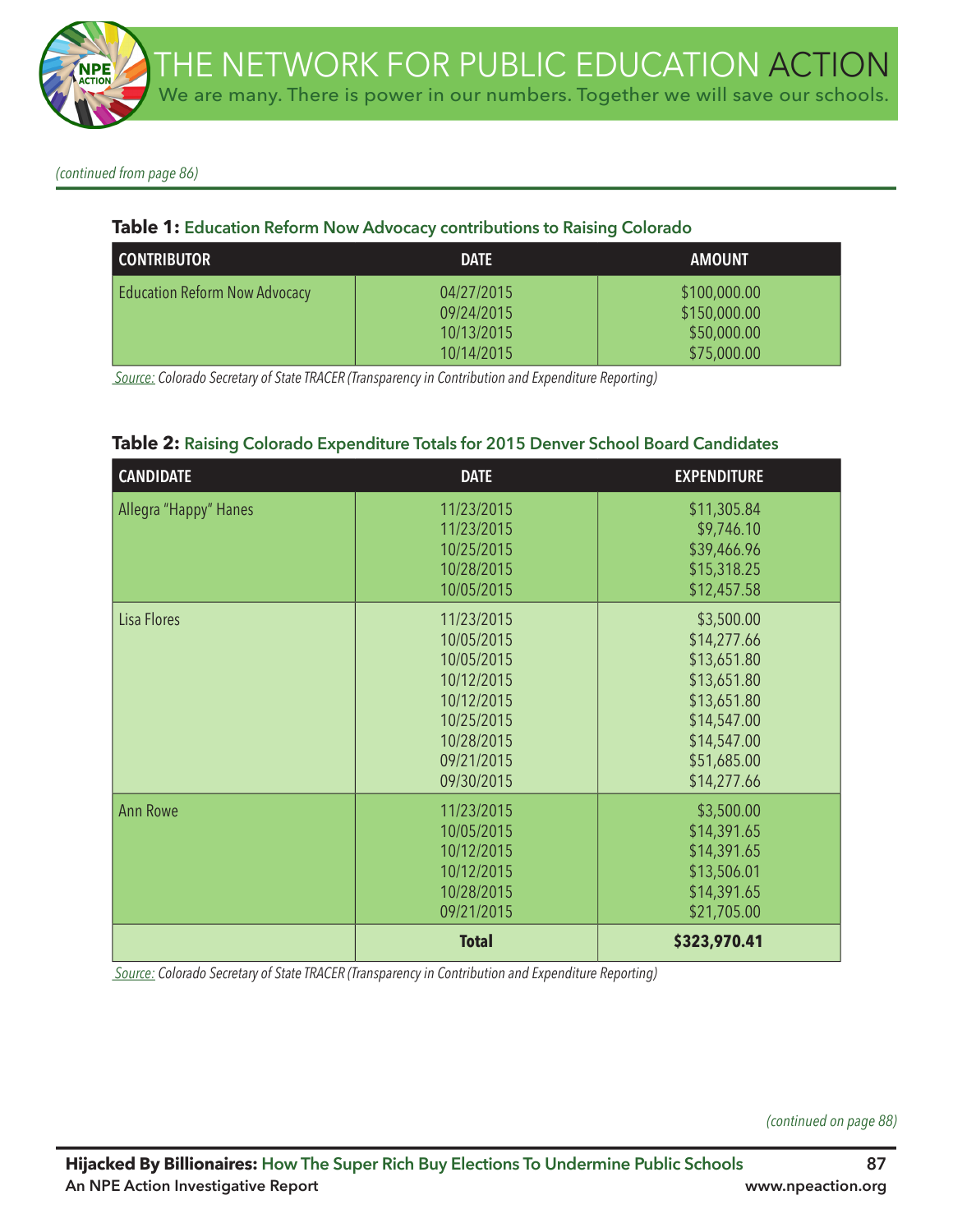#### *(continued from page 87)*

Aside from *Raising Colorado's* independent expenditures on behalf of Haynes, Rowe, and Flores, all three received a number of notable direct contributions from both in-state and out-of-state corporate reform supporters (Tables 3 – 7). Among the Colorado contributors are established Colorado corporate reform donors Philip Anschutz, John Fox, Samuel Gary, Patrick Hamill, Daniel Ritchie, Kent Thiry, and David Younggren, who also made headlines for their contributions to the 2013 school board race. Gary helped create charter

schools; David Scanavino and Ritchie are charter school founders; Thiry funds charter schools; and Pat Stryker is a local billionaire involved in venture capitalism.

Out-of-state contributions include Michael Bloomberg, KIPP charter board member Katherine Bradley, Stacy Schusterman, and Paypal/Linkedin co-founder Reid Hoffman and his wife, Michelle Yee.

**Table 3: Notable Out-of-State Contributors to 2015 Denver School Board "At-Large" Candidate, Happy Haynes**

| <b>CONTRIBUTOR</b> | <b>DATE</b> | <b>AMOUNT</b> |
|--------------------|-------------|---------------|
| Michael Bloomberg  | 10/29/2015  | \$5,000.00    |
| Reid Hoffman       | 10/21/2015  | \$4,000.00    |
| Michelle Yee       | 10/21/2015  | \$4,000.00    |

 *Source: Colorado Secretary of State TRACER (Transparency in Contribution and Expenditure Reporting)*

## **Table 4: Notable In-State Contributors to 2015 Denver School Board "At-Large" Candidate, Happy Haynes**

| <b>CONTRIBUTOR</b>    | <b>DATE</b>              | <b>AMOUNT</b>            |
|-----------------------|--------------------------|--------------------------|
| John Fox              | 10/23/2015               | \$1,000.00               |
| <b>Samuel Gary</b>    | 10/21/2015               | \$5,000.00               |
| <b>Patrick Hamill</b> | 10/23/2015               | \$2,500.00               |
| <b>Daniel Ritchie</b> | 10/20/2015               | \$2,500.00               |
| David Scanavino       | 10/27/2015               | \$8,000.00               |
| Pat Stryker           | 10/28/2015               | \$5,000.00               |
| <b>Kent Thiry</b>     | 10/20/2015               | \$5,000.00               |
| David Younggren       | 10/08/2015<br>10/22/2015 | \$1,000.00<br>\$1,000.00 |

 *Source: Colorado Secretary of State TRACER (Transparency in Contribution and Expenditure Reporting)*

*(continued on page 89)*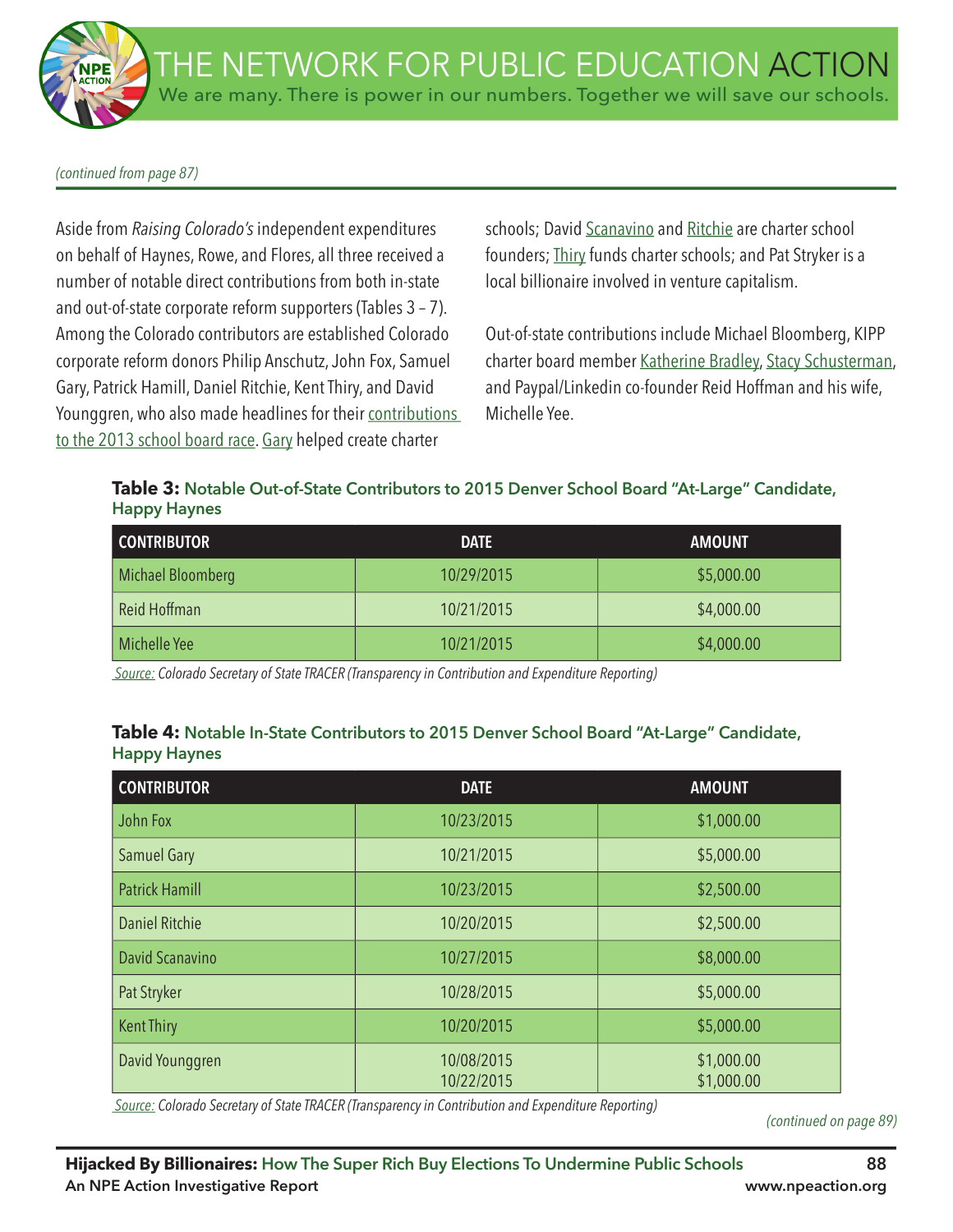*(continued from page 88)*

### **Table 5: Notable In-State Contributors to 2015 Denver School Board District 1 Candidate, Ann Rowe**

| <b>CONTRIBUTOR</b>   | <b>DATE</b>              | <b>AMOUNT</b>        |
|----------------------|--------------------------|----------------------|
| <b>DFER Colorado</b> | 10/15/2015<br>10/15/2015 | \$200.00<br>\$300.00 |
| Daniel Ritchie       | 08/31/2015               | \$2,500.00           |
| <b>Kent Thiry</b>    | 10/20/2015               | \$2,500.00           |
| David Younggren      | 08/15/2015               | \$1,000.00           |

 *Source: Colorado Secretary of State TRACER (Transparency in Contribution and Expenditure Reporting)*

#### **Table 6: Notable Out-of-State Contributors to 2015 Denver School Board District 5 Candidate, Lisa Flores**

| <b>CONTRIBUTOR</b>       | <b>DATE</b> | <b>AMOUNT</b> |
|--------------------------|-------------|---------------|
| <b>Katherine Bradley</b> | 08/06/2015  | \$2,000.00    |
| <b>Philip Reyes</b>      | 08/05/2015  | \$5,000.00    |
| <b>Reid Hoffman</b>      | 10/21/2015  | \$4,000.00    |
| Michelle Yee             | 10/20/2015  | \$4,000.00    |
| <b>Sheryl Sandberg</b>   | 08/20/2015  | \$2,000.00    |
| George Sepulvida         | 07/28/2015  | \$2,000.00    |
| <b>Stacy Schusterman</b> | 08/20/2015  | \$5,000.00    |

 *Source: Colorado Secretary of State TRACER (Transparency in Contribution and Expenditure Reporting)*

*(continued on page 90)*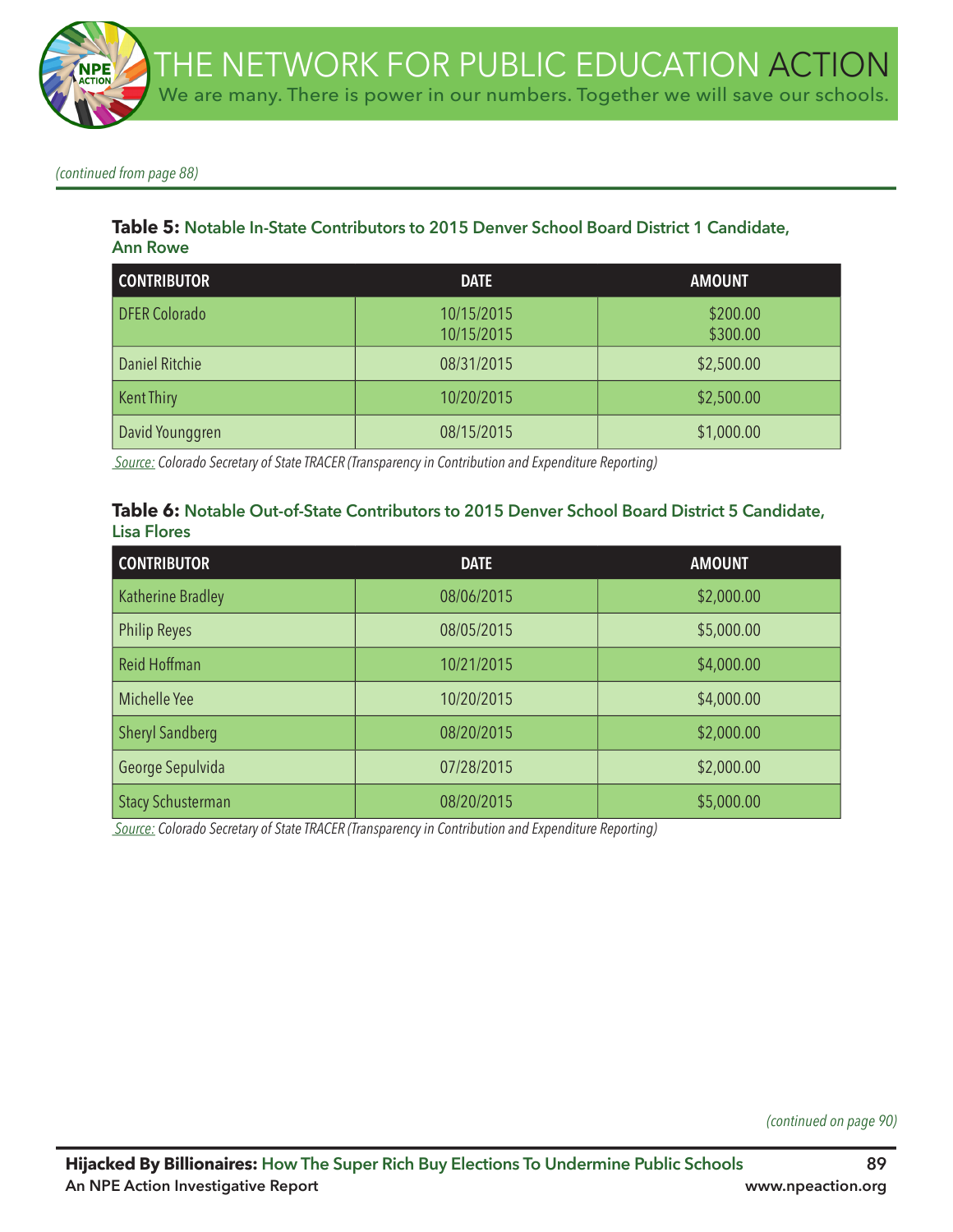*(continued from page 89)*

## **Table 7: Notable In-State Contributors to 2015 Denver School Board District 5 Candidate, Lisa Flores**

| <b>CONTRIBUTOR</b>     | <b>DATE</b> | <b>AMOUNT</b> |
|------------------------|-------------|---------------|
| <b>DFER Colorado</b>   | 10/15/2015  | \$1,000.00    |
| <b>Philip Anschutz</b> | 10/15/2015  | \$2,000.00    |
| <b>Daniel Ritchie</b>  | 09/09/2015  | \$5,000.00    |
| David Scanavino        | 10/27/2015  | \$2,000.00    |
| <b>Kent Thiry</b>      | 10/20/2015  | \$5,000.00    |
| David Younggren        | 06/29/2015  | \$1,000.00    |

 *Source: Colorado Secretary of State TRACER (Transparency in Contribution and Expenditure Reporting)*

#### **Table 8: Top Five Out-of-State Contributors in the 2015 Denver School Board Race**

| <b>CONTRIBUTOR</b>            | <b>TOTAL AMOUNT</b> |
|-------------------------------|---------------------|
| <b>Rising Colorado (ERNA)</b> | \$323,970.41        |
| Reid Hoffman/Michelle Yee     | \$16,000.00         |
| <b>Michael Bloomberg</b>      | \$5,000.00          |
| <b>Philip Reyes</b>           | \$5,000.00          |
| <b>Stacy Schusterman</b>      | \$5,000.00          |

### **Table 9: Top Five In-State Contributors in the 2015 Denver School Board Race**

| <b>CONTRIBUTOR</b>    | <b>TOTAL AMOUNT</b> |
|-----------------------|---------------------|
| <b>Kent Thiry</b>     | \$12,500.00         |
| <b>Daniel Ritchie</b> | \$10,000.00         |
| David Scanavino       | \$10,000.00         |
| Pat Stryker           | \$5,000.00          |
| <b>Samuel Gary</b>    | \$5,000.00          |

*(continued on page 91)*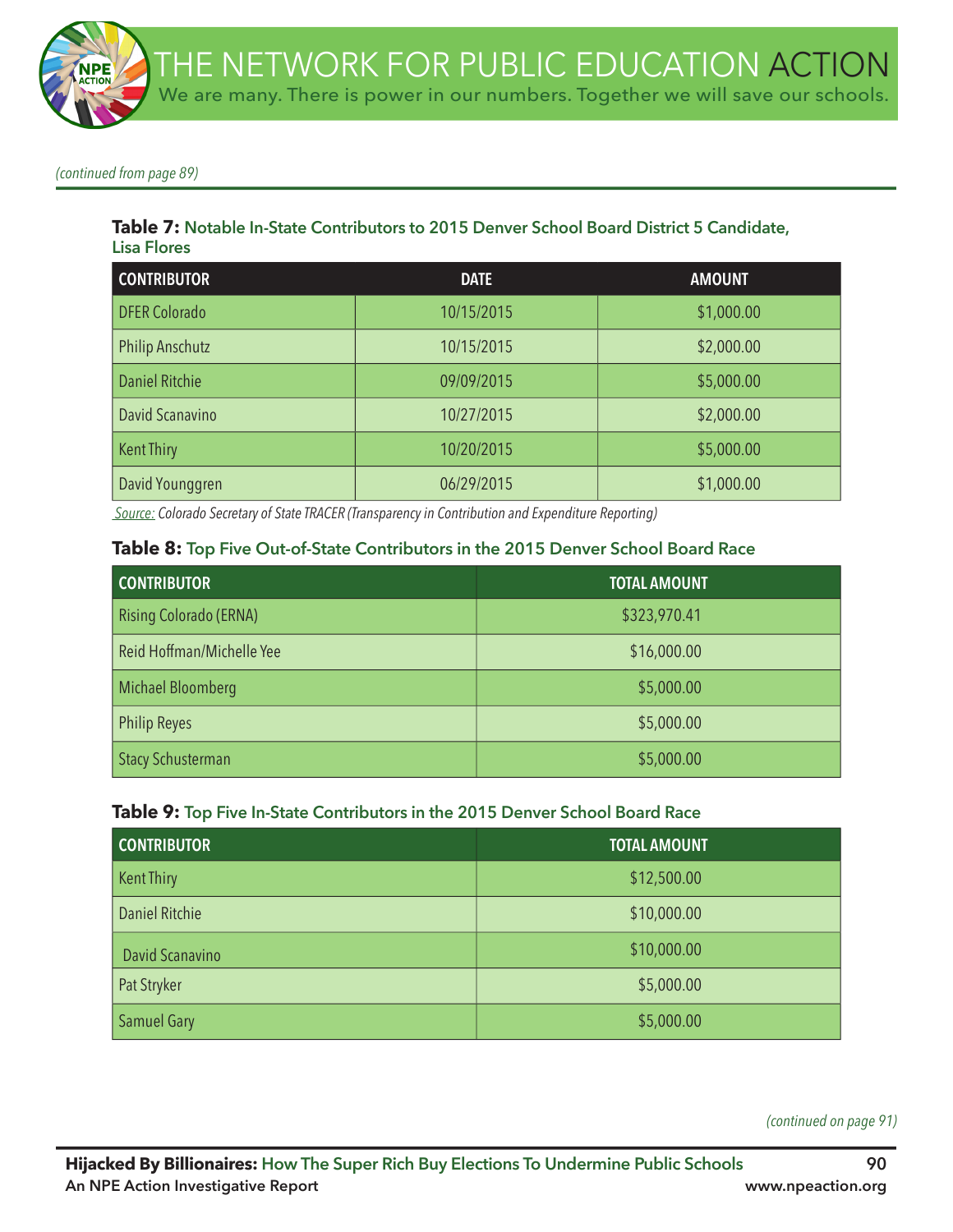#### *(continued from page 90)*

In the end, Haynes, Rowe and Flores, the three candidates supported by corporate-reform-promoting billionaires and their advocacy groups, won their 2015 Denver school board seats, with the Haynes/Speth race for District 5 being the closest.

The 2015 Denver School Board election was the culmination of more than a decade's worth of efforts by in and out of state billionaire school reformers, who sought to remake public education using a corporate model.

### **Denver School Board 2017**

During the 2017 Denver school board election, ERNA gave \$625,000 to Raising Colorado (Table 10). In turn, Raising Colorado spent just shy of \$400,000 on behalf of four candidates: Barbara O'Brien for the at-large seat, Angela Cobian in District 2, Mike Johnson in District 3, and Rachele Espiritu in District 4 (Table 11).

Although ERNA increased their expenditures on behalf of pro-reform candidates, only half of their candidates were successful. Incumbents Mike Johnson and Rachele Espiritu both lost their elections by thousands of votes, ending the two-year lock corporate reformers enjoyed on all 7 board seats.

The four ERNA supported candidates also received direct contributions from Bruce Benson, the president of the University of Colorado and a former oilman and GOP fundraiser. At the behest of then DPS Superintendent

Michael Bennet, Benson encouraged a group of deeppocketed Republicans to make unprecedented contributions in the 2011 and 2013 DPS elections.

Other notable contributors in the 2017 election were Colorado billionaires Phillip Anschutz and Kenneth Tuchman, and out-of-state billionaires John Arnold of Texas and Alice, Jim and Steuart Walton of Arkansas.

Public education advocates were encouraged that Big Money did not prevail in all four races, particularly in District 3, where teacher Carrie Owens was outspent by 3 to 1 but still triumphed over incumbent Mike Johnson. Former DPS board member Jeannie Kaplan believes that the election shifted because residents have become more engaged after years of anti-public school reform efforts. It may be "the beginning of the pendulum swing," Kaplan said.  $\blacksquare$ 

### **Table 10: Education Reform Now Advocacy contributions to Raising Colorado**

| <b>CONTRIBUTOR</b>                   | <b>DATE</b>              | <b>AMOUNT</b>                |
|--------------------------------------|--------------------------|------------------------------|
| <b>Education Reform Now Advocacy</b> | 09/14/2017<br>09/28/2017 | \$325,000.00<br>\$300,000.00 |

 *Source: Colorado Secretary of State TRACER (Transparency in Contribution and Expenditure Reporting)*

*(continued on page 92)*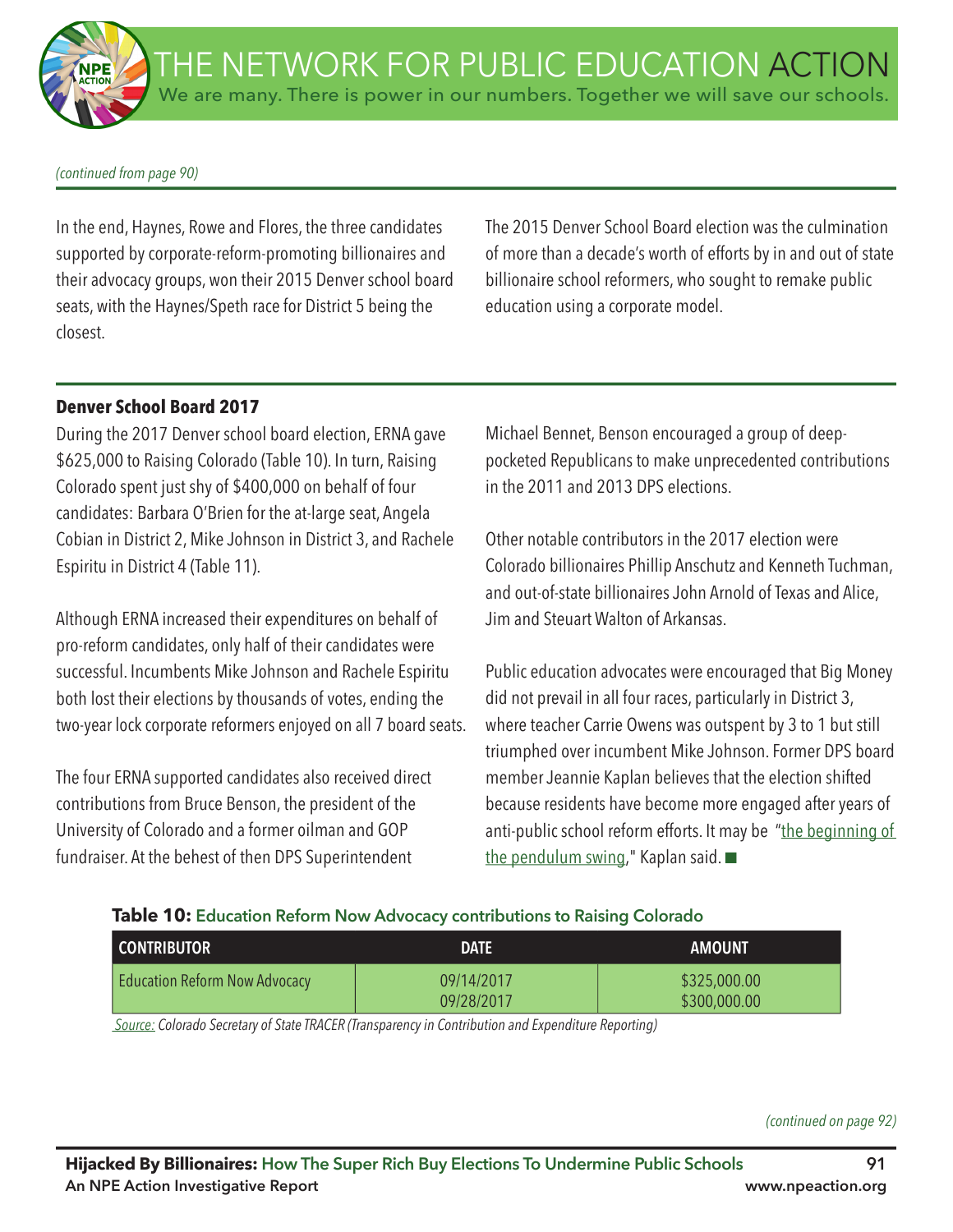

*(continued from page 91)*

| <b>CANDIDATE</b>    | <b>DATE</b>                                                                                                                                                                                                                                                                                        | <b>EXPENDITURE</b>                                                                                                                                                                                                                                                                               |
|---------------------|----------------------------------------------------------------------------------------------------------------------------------------------------------------------------------------------------------------------------------------------------------------------------------------------------|--------------------------------------------------------------------------------------------------------------------------------------------------------------------------------------------------------------------------------------------------------------------------------------------------|
| Rachele C. Espiritu | 09/28/2017<br>09/28/2017<br>10/05/2017<br>10/05/2017<br>10/05/2017<br>09/28/2017<br>10/06/2017<br>11/06/2017<br>11/07/2017<br>10/27/2017<br>10/27/2017<br>10/27/2017<br>11/01/2017<br>11/01/2017<br>11/07/2017<br>10/27/2017<br>11/07/2017<br>10/16/2017<br>10/23/2017<br>10/18/2017<br>10/23/2017 | \$13,636.32<br>\$11,966.01<br>\$10,759.31<br>\$10,759.31<br>\$10,759.31<br>\$36.00<br>\$3,554.95<br>\$6,155.07<br>\$4,183.89<br>\$9,268.80<br>\$3,281.74<br>\$13,765.83<br>\$16.00<br>\$10,186.09<br>\$4,605.98<br>\$350.00<br>\$522.66<br>\$13,368.41<br>\$9,596.77<br>\$6,783.24<br>\$5,951.04 |
| Angela Cobian       | 09/28/2017<br>10/10/2017<br>10/10/2017<br>10/10/2017<br>09/28/2017<br>10/06/2017<br>11/06/2017<br>11/01/2017<br>10/30/2017<br>11/01/2017<br>11/07/2017<br>11/07/2017<br>10/23/2017<br>10/18/2017<br>10/23/2017                                                                                     | \$10,586.72<br>\$10,586.72<br>\$9,334.93<br>\$9,334.93<br>\$36.00<br>\$596.36<br>\$3,500.00<br>\$16.00<br>\$2,368.83<br>\$3,998.46<br>\$3,538.05<br>\$332.73<br>\$17,741.20<br>\$5,743.29<br>\$2,799.11                                                                                          |

## **Table 11: Raising Colorado Expenditure Totals for 2017 Denver School Board Candidates**

*(continued on page 93)*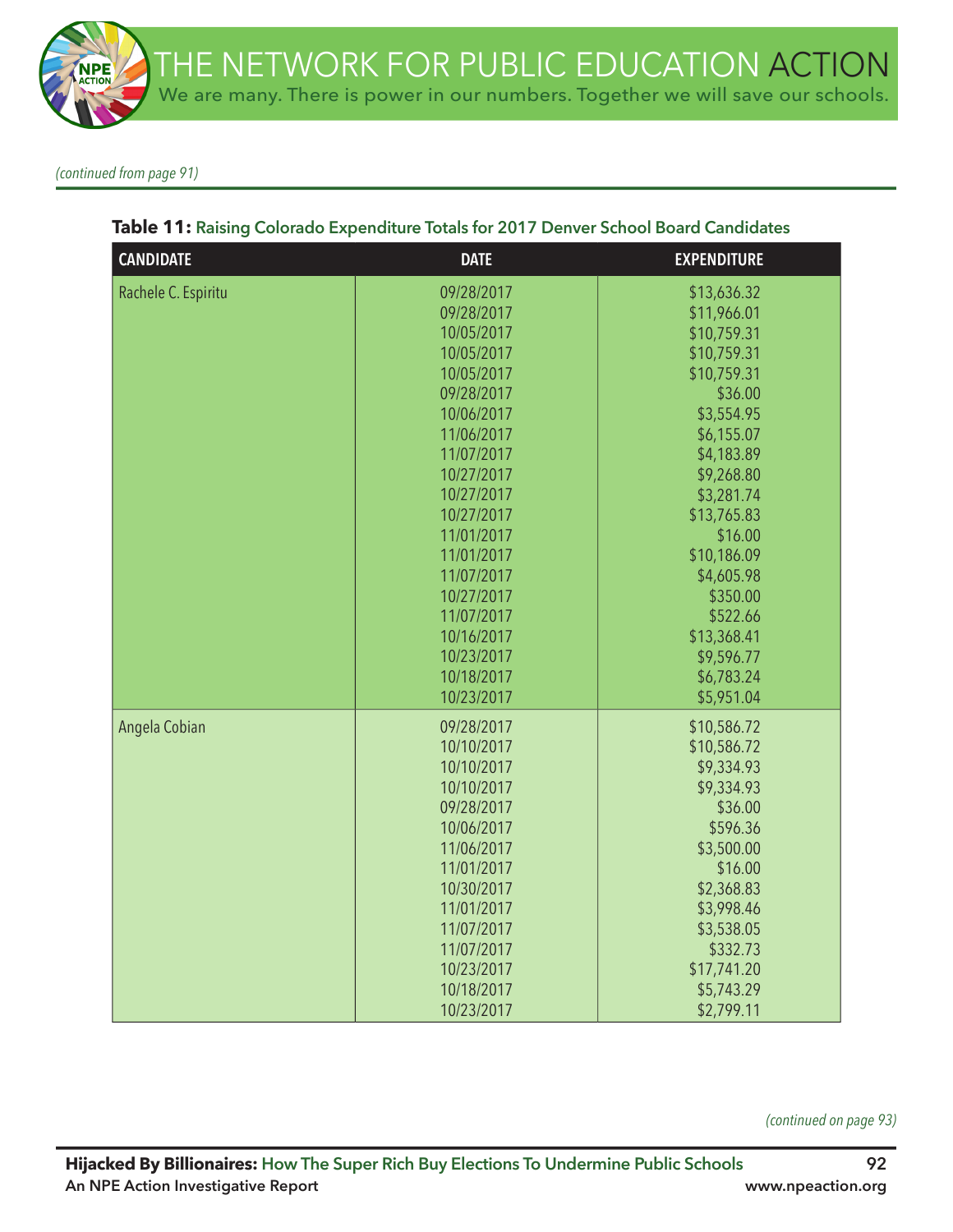

*(continued from page 92)*

# **Table 11** *continued***: Raising Colorado Expenditure Totals for 2017 Denver School Board Candidates**

| <b>CANDIDATE</b>      | <b>DATE</b>                                                                                                                                                          | <b>EXPENDITURE</b>                                                                                                                                              |
|-----------------------|----------------------------------------------------------------------------------------------------------------------------------------------------------------------|-----------------------------------------------------------------------------------------------------------------------------------------------------------------|
| Mike Johnson          | 09/28/2017<br>10/05/2017<br>09/28/2017<br>10/06/2017<br>11/01/2017<br>10/30/2017<br>11/01/2017<br>11/07/2017<br>10/23/2017<br>10/18/2017<br>10/23/2017               | \$13,514.81<br>\$10,659.46<br>\$36.00<br>\$820.08<br>\$16.00<br>\$1,531.96<br>\$2,118.52<br>\$2,611.32<br>\$12,732.16<br>\$3,096.76<br>\$1,918.63               |
| Barbara Jack O'Brien  | 10/05/2017<br>09/28/2017<br>10/06/2017<br>11/01/2017<br>10/30/2017<br>11/01/2017<br>11/07/2017<br>11/07/2017<br>10/12/2017<br>10/23/2017<br>10/18/2017<br>10/23/2017 | \$33,748.87<br>\$36.00<br>\$3,579.34<br>\$16.00<br>\$2,194.95<br>\$3,345.88<br>\$2,495.22<br>\$632.10<br>\$26,245.99<br>\$25,864.66<br>\$5,620.14<br>\$2,935.63 |
| Oppose Jennifer Bacon | 10/27/2017                                                                                                                                                           | \$13,765.83                                                                                                                                                     |
|                       | <b>Total</b>                                                                                                                                                         | \$399,556.37                                                                                                                                                    |

 *Source: Colorado Secretary of State TRACER (Transparency in Contribution and Expenditure Reporting)*

*(continued on page 94)*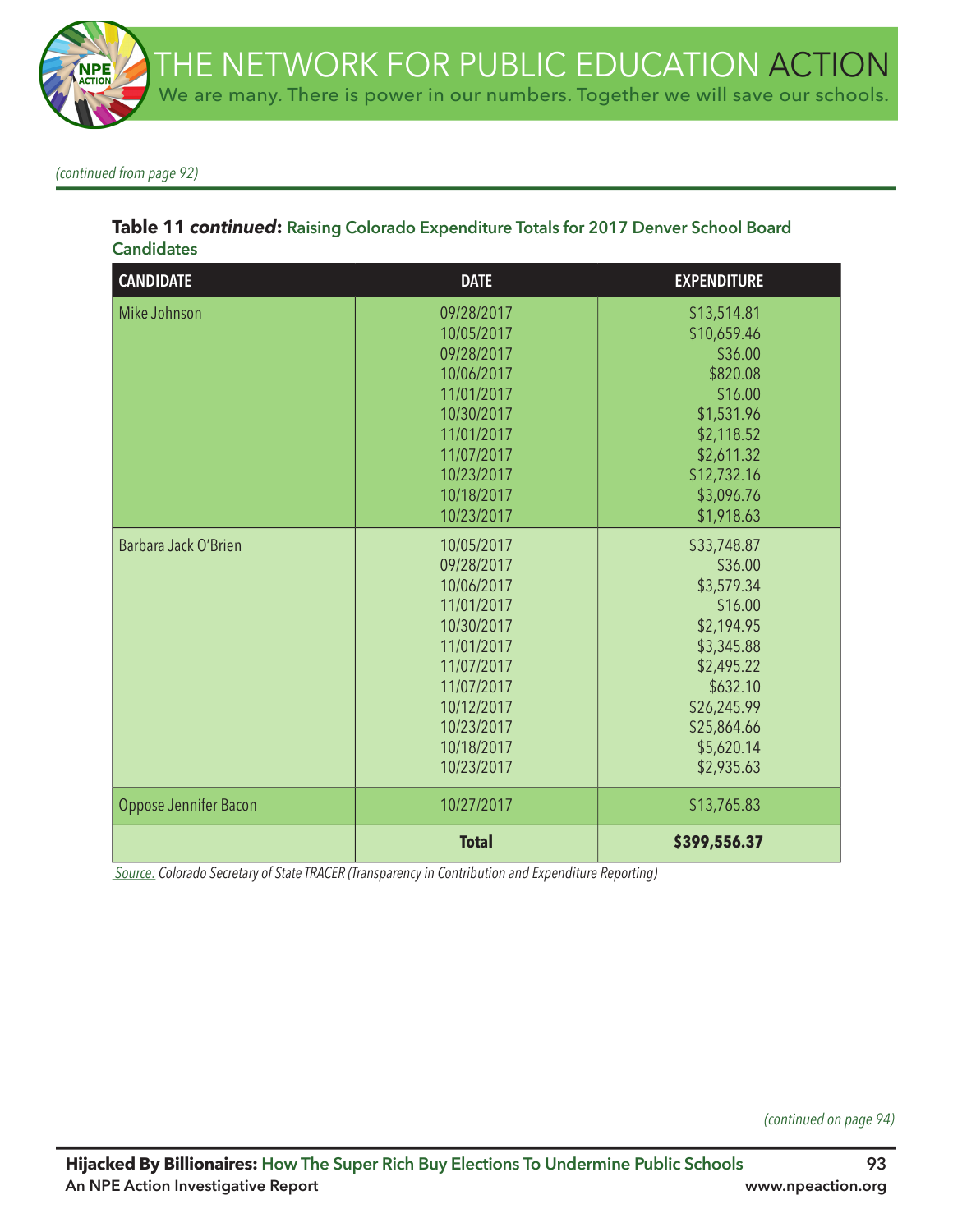*(continued from page 93)*

#### **Table 12: Notable In-State Contributors to 2017 Denver School Board District 4 Candidate, Rachele C. Espiritu**

| <b>CONTRIBUTOR</b>                  | <b>DATE</b>              | <b>AMOUNT</b>            |
|-------------------------------------|--------------------------|--------------------------|
| <b>Democrats For Education</b>      | 10/01/2017               | \$4,000.00               |
| Reform Colorado Political Committee | 09/12/2017<br>08/29/2017 | \$500.00<br>\$250.00     |
| <b>Philip Anschutz</b>              | 09/25/2017               | \$2,000.00               |
| <b>Bruce Benson</b>                 | 10/24/2017               | \$10,000.00              |
| <b>Pat Hamill</b>                   | 10/19/2017<br>09/13/2017 | \$5,000.00<br>\$2,500.00 |
| Kenneth Tuchman                     | 10/25/2017               | \$2,500.00               |
| <b>Steven Halstedt</b>              | 10/25/2017               | \$1,500.00               |
| James Q. Crowe                      | 10/10/2017               | \$5,000.00               |
| <b>Scott Reiman</b>                 | 10/01/2017               | \$5,000.00               |
| <b>Daniel Ritchie</b>               | 07/03/2017               | \$5,000.00               |
| <b>Samuel &amp; Nancy Gary</b>      | 08/21/2017               | \$2,500.00               |
| <b>Cathey Finlon</b>                | 07/24/2017               | \$1,000.00               |
| Justin L. Jaschke                   | 09/12/2017               | \$1,000.00               |

 *Source: Colorado Secretary of State TRACER (Transparency in Contribution and Expenditure Reporting)*

#### **Table 13: Notable Out-of-State Contributors to 2017 Denver School Board District 2 Candidate, Angela Cobian**

| <b>CONTRIBUTOR</b>    | <b>DATE</b>              | <b>AMOUNT</b>              |
|-----------------------|--------------------------|----------------------------|
| <b>Arthur Rock</b>    | 09/08/2017<br>11/01/2017 | \$10,000.00<br>\$10,000.00 |
| <b>Steuart Walton</b> | 11/16/2017               | \$5,000.00                 |
| <b>Alice Walton</b>   | 11/16/2017               | \$3,000.00                 |
| Jim Walton            | 11/16/2017               | \$3,000.00                 |

 *Source: Colorado Secretary of State TRACER (Transparency in Contribution and Expenditure Reporting)*

*(continued on page 95)*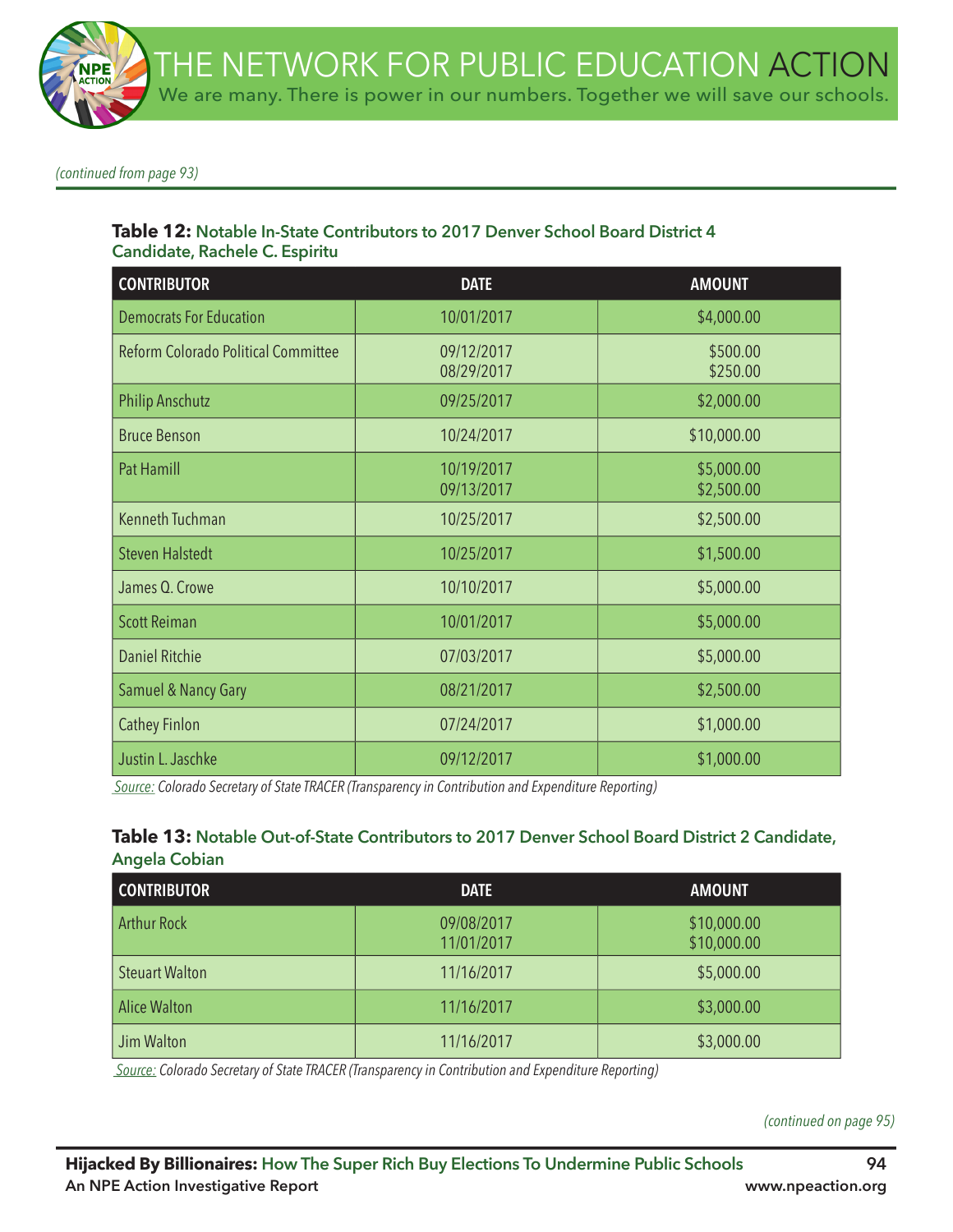*(continued from page 94)*

#### **Table 14: Notable In-State Contributors to 2017 Denver School Board District 2 Candidate, Angela Cobian**

| <b>CONTRIBUTOR</b>                                                           | <b>DATE</b>              | <b>AMOUNT</b>        |
|------------------------------------------------------------------------------|--------------------------|----------------------|
| Kenneth Tuchman                                                              | 10/30/2017               | \$2,500.00           |
| <b>Democrats For Education Reform</b><br><b>Colorado Political Committee</b> | 09/20/2017<br>09/11/2017 | \$500.00<br>\$500.00 |
| <b>Cathey Finlon</b>                                                         | 07/16/2017               | \$1,000.00           |
| Justin Jaschke                                                               | 09/08/2017               | \$1,000.00           |
| <b>James Crowe</b>                                                           | 10/05/2017               | \$1,500.00           |
| <b>Steven Halstedt</b>                                                       | 09/14/2017               | \$1,500.00           |
| <b>Catherine Abarca</b>                                                      | 09/09/2017               | \$2,500.00           |
| Marco Abarca                                                                 | 07/25/2017               | \$2,500.00           |
| <b>Samuel Gary</b>                                                           | 08/08/2017               | \$2,500.00           |
| <b>Patrick Hamill</b>                                                        | 09/12/2017               | \$2,500.00           |
| <b>Bruce Benson</b>                                                          | 08/23/2017               | \$5,000.00           |
| <b>Scott Reiman</b>                                                          | 10/02/2017               | \$5,000.00           |
| <b>Daniel Ritchie</b>                                                        | 06/28/2017               | \$5,000.00           |

 *Source: Colorado Secretary of State TRACER (Transparency in Contribution and Expenditure Reporting)*

### **Table 15: Notable Out-of-State Contributors to 2017 Denver School Board "At-Large" Candidate, Barbara Jack O'Brien**

| <b>CONTRIBUTOR</b> | <b>DATE</b> | <b>AMOUNT</b> |
|--------------------|-------------|---------------|
| Leslie Jacobs      | 09/27/2017  | \$1,000.00    |
| <b>DFER</b>        | 09/12/2017  | \$500.00      |

 *Source: Colorado Secretary of State TRACER (Transparency in Contribution and Expenditure Reporting)*

*(continued on page 96)*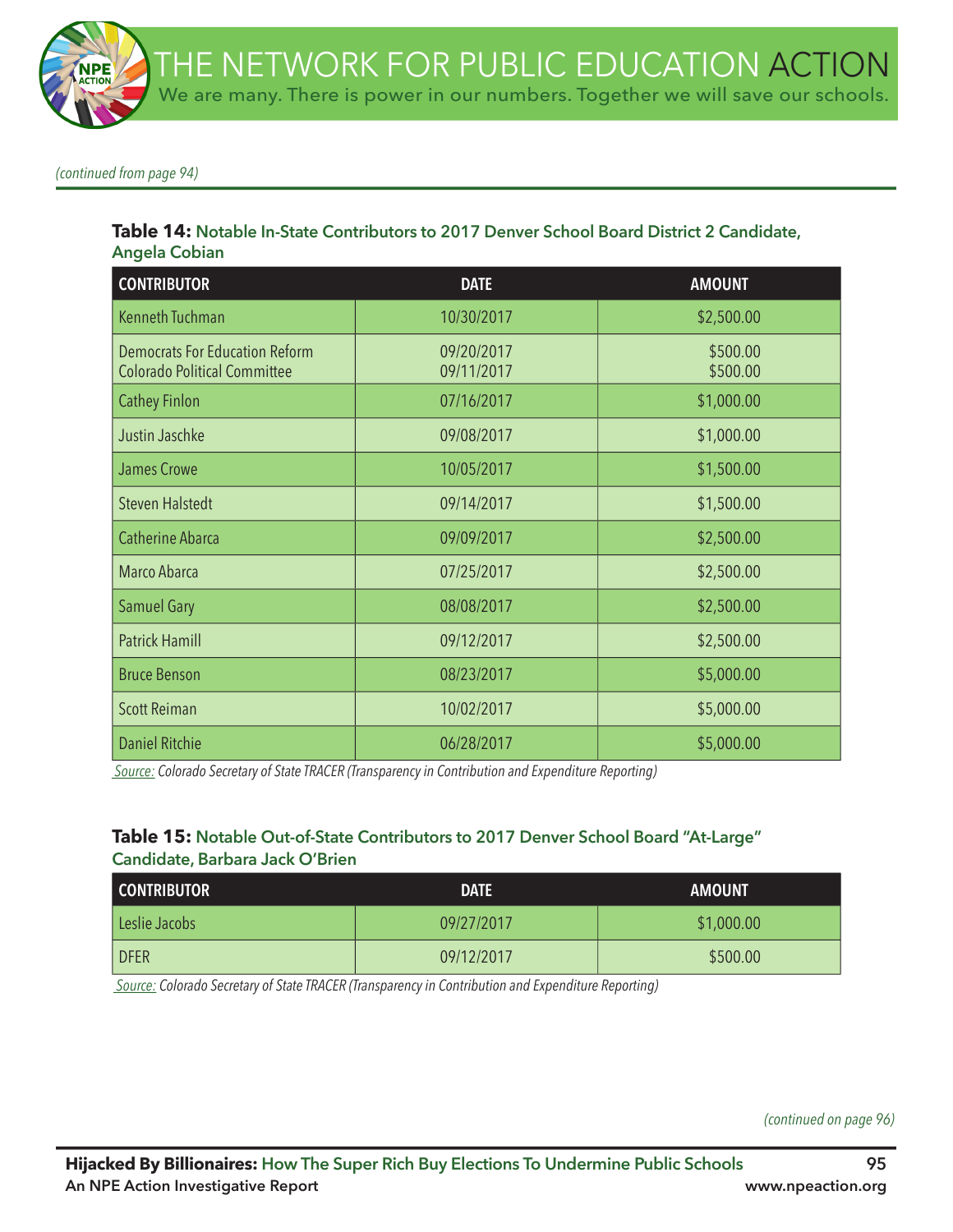*(continued from page 95)*

#### **Table 16: Notable In-State Contributors to 2017 Denver School Board "At-Large" Candidate, Barbara Jack O'Brien**

| <b>CONTRIBUTOR</b>     | <b>DATE</b>              | <b>AMOUNT</b>            |
|------------------------|--------------------------|--------------------------|
| <b>Bruce Benson</b>    | 07/27/2017               | \$10,000.00              |
| <b>Daniel Ritchie</b>  | 06/28/2017               | \$5,000.00               |
| <b>Samuel Gary</b>     | 06/20/2017               | \$2,500.00               |
| <b>Patrick Hamill</b>  | 06/13/2017<br>09/12/2017 | \$5,000.00<br>\$2,500.00 |
| David Younggren        | 08/09/2017<br>10/04/2017 | \$1,000.00<br>\$1,000.00 |
| <b>Susan Halstedt</b>  | 08/18/2017               | \$2,500.00               |
| <b>Scott Reiman</b>    | 10/02/2017               | \$5,000.00               |
| <b>Philip Anschutz</b> | 09/25/2017               | \$5,000.00               |
| Debra Tuchman          | 10/25/2017               | \$2,500.00               |
| <b>James Crowe</b>     | 10/09/2017               | \$2,500.00               |
| <b>Chris Watney</b>    | 07/20/2017<br>08/16/2017 | \$1,000.00<br>\$1,000.00 |
| Justin Jaschke         | 09/08/2017               | \$1,000.00               |
| <b>Cathey Finlon</b>   | 07/16/2017               | \$1,000.00               |
| Marco Abarca           | 06/20/2017               | \$1,000.00               |

 *Source: Colorado Secretary of State TRACER (Transparency in Contribution and Expenditure Reporting)*

*(continued on page 97)*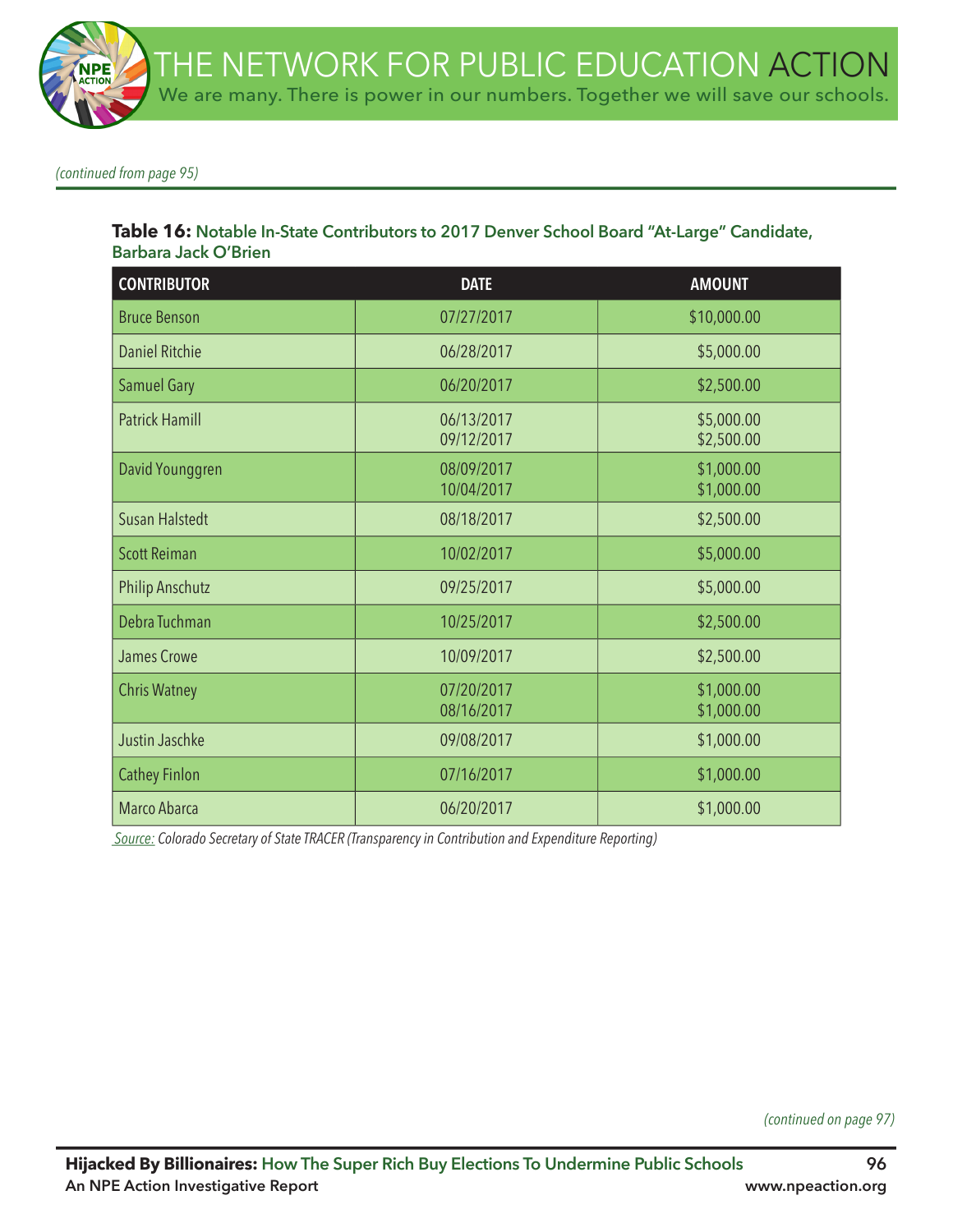*(continued from page 96)*

#### **Table 17: Notable In-State Contributors to 2017 Denver School Board District 3 Candidate, Mike Johnson**

| <b>CONTRIBUTOR</b>     | <b>DATE</b>              | <b>AMOUNT</b>            |
|------------------------|--------------------------|--------------------------|
| <b>Philip Anschutz</b> | 11/09/2017               | \$5,000.00               |
| David Youngren         | 10/05/2017               | \$4,000.00               |
| <b>Patrick Hamill</b>  | 10/04/2017               | \$2,500.00               |
| <b>Samuel Gary</b>     | 10/07/2017<br>10/04/2017 | \$2,500.00<br>\$2,500.00 |
| <b>Susan Halstedt</b>  | 10/07/2017               | \$1,500.00               |
| <b>DFER</b>            | 09/12/2017               | \$500.00                 |
| <b>Bruce Benson</b>    | 10/27/2017               | \$10,000.00              |
| <b>Scott Reiman</b>    | 10/25/2017               | \$5,000.00               |
| <b>Kenneth Tuchman</b> | 10/24/2017               | \$2,500.00               |
| Marco Abarca           | 08/18/2017               | \$1,000.00               |
| James Q. Crowe         | 10/11/2017               | \$1,000.00               |
| <b>Cathey Finlon</b>   | 07/15/2017               | \$1,000.00               |
| <b>Steven Halstedt</b> | 07/05/2017               | \$1,000.00               |
| Justin Jaschke         | 09/12/2017               | \$1,000.00               |
| <b>Daniel Ritchie</b>  | 06/28/2017<br>10/03/2017 | \$1,000.00<br>\$1,000.00 |

 *Source: Colorado Secretary of State TRACER (Transparency in Contribution and Expenditure Reporting)*

*(continued on page 98)*